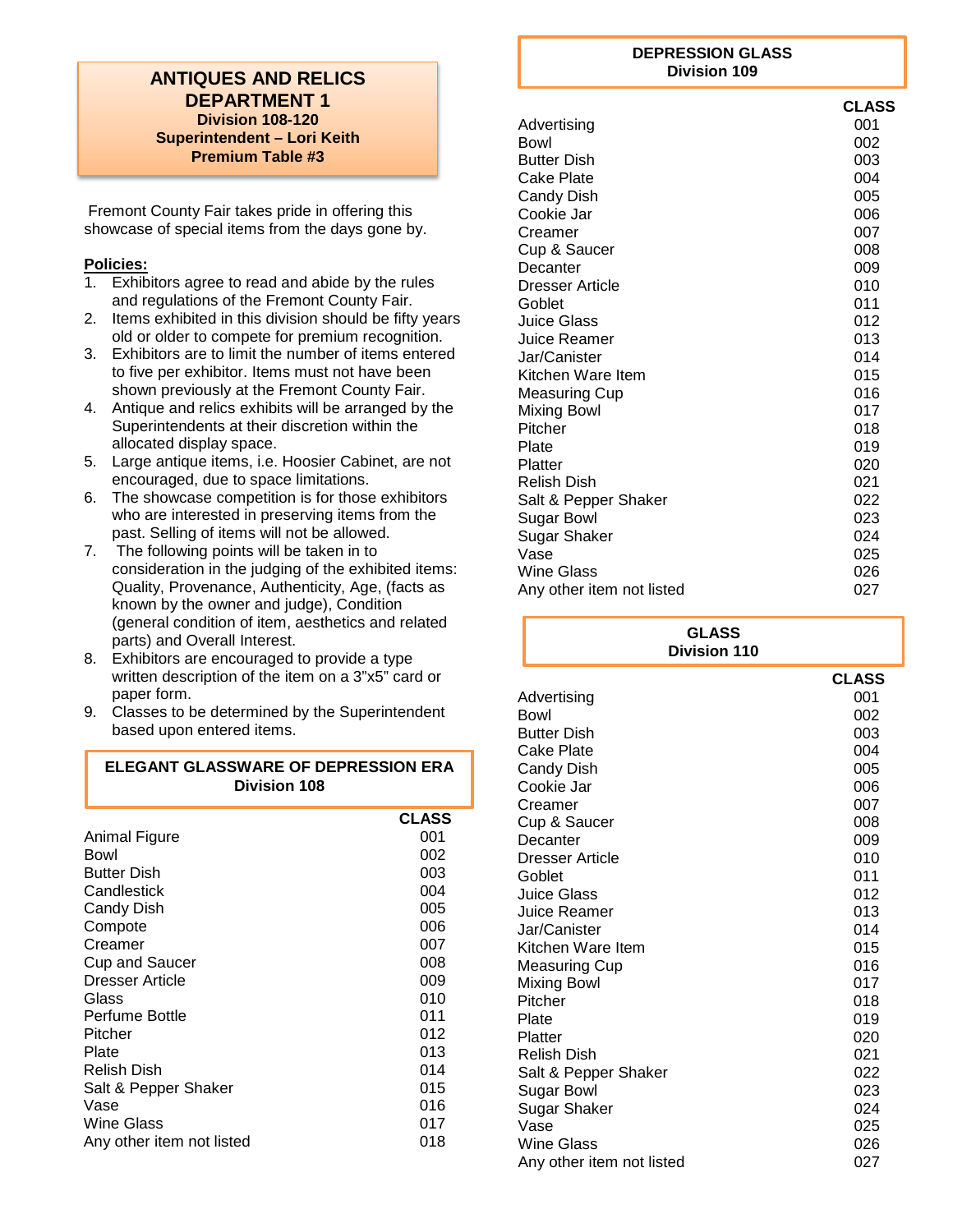#### **CHINA AND PORCELAIN Division 111**

|                           | <b>CLASS</b> |
|---------------------------|--------------|
| Advertising               | 001          |
| Bone                      | 002          |
| Bowl                      | 003          |
| Box                       | 004          |
| <b>Butter Dish</b>        | 005          |
| Casserole                 | 006          |
| Celery or Relish          | 007          |
| Compote                   | 008          |
| Creamer                   | 009          |
| Cup                       | 010          |
| <b>Cup and Saucer</b>     | 011          |
| Dresser Item              | 012          |
| Figurine                  | 013          |
| Flow                      | 014          |
| Salt Cellar               | 015          |
| Mug                       | 016          |
| Occupied Japan            | 017          |
| Plate                     | 018          |
| Platter                   | 019          |
| Server                    | 020          |
| Salt & Pepper Shaker      | 021          |
| Shoe                      | 022          |
| Snack Set                 | 023          |
| Sugar Bowl                | 024          |
| Vase                      | 025          |
| Any other item not listed | 026          |

#### **IRONSTONE, CROCKERY, SEMI-PORCELAIN Division 112**

|                           | <b>CLASS</b> |
|---------------------------|--------------|
| Advertising               | 001          |
| <b>Bone Dish</b>          | 002          |
| Bowl                      | 003          |
| <b>Butter Dish</b>        | 004          |
| Chamber Pot               | 005          |
| Covered Service Dish      | 006          |
| Cookie Jar                | 007          |
| Covered Jar               | 008          |
| Creamer                   | 009          |
| Crock                     | 010          |
| <b>Cup and Saucer</b>     | 011          |
| Figurine                  | 012          |
| <b>Gravy Boat</b>         | 013          |
| Jug                       | 014          |
| Mug                       | 015          |
| Novelty                   | 016          |
| Pitcher                   | 017          |
| Plate                     | 018          |
| Platter                   | 019          |
| Pot, Coffee/Tea           | 020          |
| Pottery                   | 021          |
| Salt & Pepper Shaker      | 022          |
| Sugar                     | 023<br>024   |
| Shaving Mug<br>Vase       | 025          |
| Wall Pocket               | 026          |
|                           | 027          |
| Any other item not listed |              |

#### **CLASS** Advertising 001<br>Aluminum 002 Aluminum 002<br>Bank 003 Bank 2003 Bell 004 Box 005 Brass 006 Candlestick 007<br>Copper 008 Copper 008<br>Cast Iron 009 Cast Iron 1999<br>Cloisonné 1999 - Cloisonné 1999 - 1999 - 1999 - 1999 - 1999 - 1999 - 1999 - 1999 - 1999 - 1999 - 1999 - 1999<br>Cloisonné 1999 - 1999 - 1999 - 1999 - 1999 - 1999 - 1999 - 1999 - 1999 - 1999 - 1999 - 1999 - 1999 Cloisonné d'Orléanse d'Orléanse de la partie de la partie de la partie de la partie de la partie de la partie<br>Constantin de la partie de la partie de la partie de la partie de la partie de la partie de la partie de la pa Doorstop Graniteware 012<br>
Iron 013 **Iron** 013 Kitchen Tool<br>Lantern 1988 - Containing the Containing Section 1989 - 1989 - 1989 - 1989 - 1989 - 1989 - 1989 - 1989 - 1989<br>Containing the Containing Section 1989 - 1989 - 1989 - 1989 - 1989 - 1989 - 1989 - 1989 - 1989 - 19 Lantern 015<br>
Pewter 016 Pewter 016<br>Railroad Item 6017 Railroad Item 617<br>Sterling 1018 1018 **Division 113**

#### Sterling 018<br>Silver-plate 019 Silver-plate 019<br>Scissors 020 Scissors Tin 021 Tool 022 Trivet 023 Spoon 024<br>Any other item not listed 6025 Any other item not listed

#### **PAPER, WOOD, MISCELLANEOUS Division 114**

|                           | <b>CLASS</b> |
|---------------------------|--------------|
| Advertising               | 001          |
| <b>Bakelite</b>           | 002          |
| Baseball Card             | 003          |
| Bank                      | 004          |
| <b>Basket</b>             | 005          |
| Book                      | 006          |
| Bowl                      | 007          |
| <b>Butter Mold</b>        | 008          |
| Candlestick               | 009          |
| Celluloid                 | 010          |
| <b>Greeting Card</b>      | 011          |
| Holiday Item              | 012          |
| Kitchen Tool              | 013          |
| Legal Document            | 014          |
| Magazine                  | 015          |
| Movie Memorabilia         | 016          |
| Music Box                 | 017          |
| Post Card                 | 018          |
| Photograph                | 019          |
| <b>Plastic Item</b>       | 020          |
| <b>Report Card</b>        | 021          |
| <b>Rolling Pin</b>        | 022          |
| FC Fair Memorabilia       | 023          |
| Wyoming Memorabilia       | 024          |
| <b>Tintype Picture</b>    | 025          |
| <b>Fountain Pen</b>       | 026          |
| Write Instrument          | 027          |
| Occupied Japan            | 028          |
| Any other item not listed | 029          |
|                           |              |

# **METAL**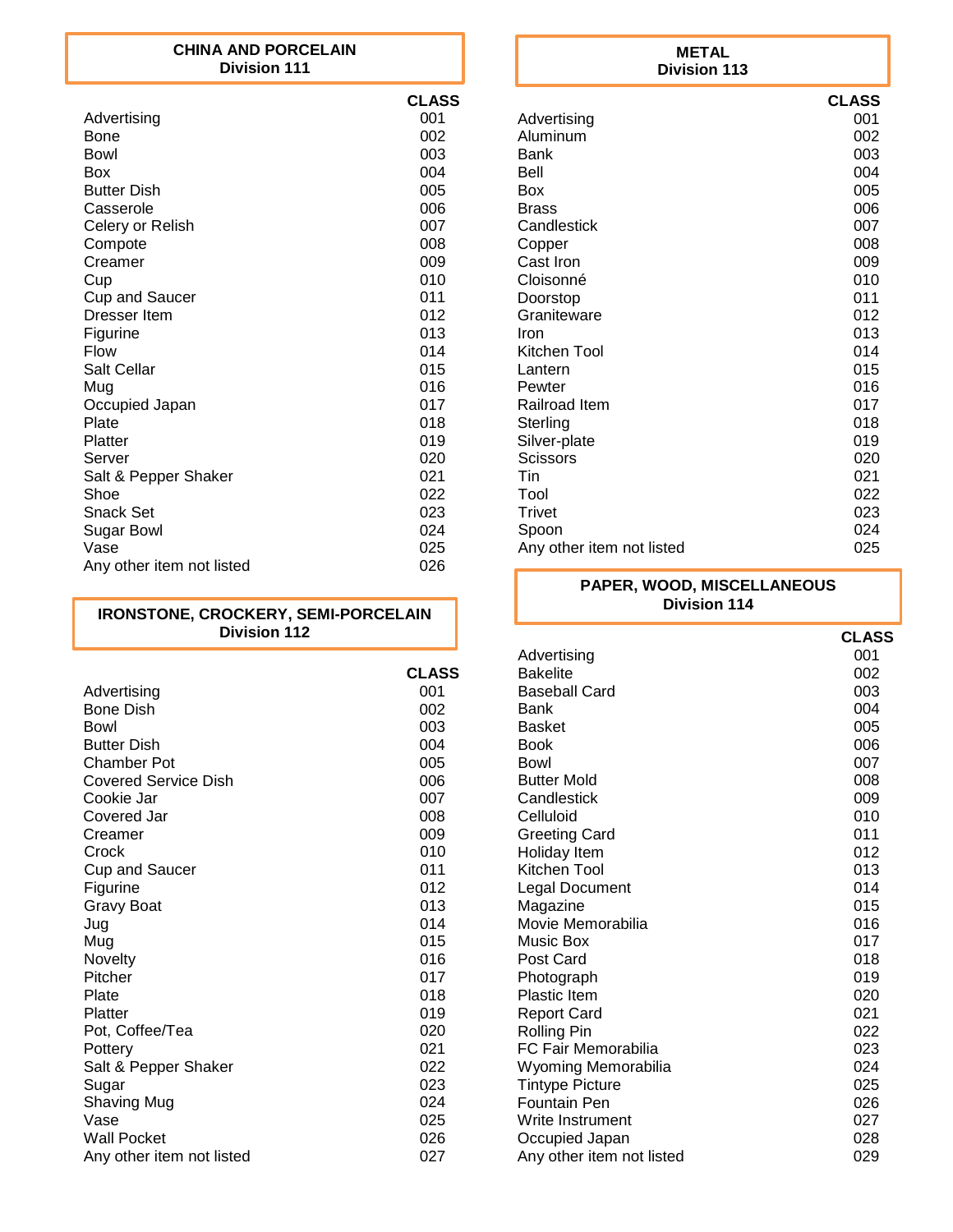#### **FOR MEN ONLY Division 115**

|                                   | <b>CLASS</b> |
|-----------------------------------|--------------|
| Advertising                       | 001          |
| <b>Binocular</b>                  | 002          |
| <b>Blacksmith Tool</b>            | 003          |
| Camera                            | 004          |
| Firearm                           | 005          |
| <b>Fishing Lure</b>               | 006          |
| <b>Framed Military Collection</b> | 007          |
| Fishing Rod & Reel                | 008          |
| Horse Shoe                        | 009          |
| Jewelry                           | 010          |
| Knife, Pocket                     | 011          |
| Medal or Award                    | 012          |
| Civil War Item                    | 013          |
| World War I Item                  | 014          |
| World War II Item                 | 015          |
| Korean War Item                   | 016          |
| Pipe                              | 017          |
| Razor                             | 018          |
| Saw                               | 019          |
| <b>Shaving Accessory</b>          | 020          |
| <b>Smoking Accessory</b>          | 021          |
| Sport Item                        | 022          |
| Spurs                             | 023          |
| Sword, Dagger                     | 024          |
| Toy                               | 025          |
| Watch                             | 026          |
| Any other Item not listed         | 027          |

#### **LARGE ITEMS Division 116**

|                               | <b>CLASS</b> |
|-------------------------------|--------------|
| Advertising                   | 001          |
| Chair, Small/Child            | 002          |
| Churn, Dasher                 | 003          |
| Churn Mechanical              | 004          |
| Clock, Mantle                 | 005          |
| Clock, Other                  | 006          |
| Lamp, Electric                | 007          |
| Lamp, Kerosene                | 008          |
| <b>Mechanical Device</b>      | 009          |
| Musical Instrument            | 010          |
| Photograph, Large             | 011          |
| Picture, Framed, Small        | 012          |
| Picture, Framed, Large        | 013          |
| Portrait, Small, Hand Painted | 014          |
| Portrait, Large, Hand Painted | 015          |
| Radio                         | 016          |
| Table Saw                     | 017          |
| Telephone                     | 018          |
| Wash Board                    | 019          |
| Wash Bowl, Picture            | 020          |
| Any other item not listed     | 021          |

#### **CLOTHING TEXTILE Division 117**

Must be 50 years Old (Minimum)

|                            | <b>CLASS</b> |
|----------------------------|--------------|
| <b>Baby Blanket</b>        | 001          |
| Bedspread                  | 002          |
| Bonnet, Child's            | 003          |
| Bonnet, Ladies             | 004          |
| Clothing, Child, Girls     | 005          |
| Clothing, Child, Boys      | 006          |
| Clothing, Infant           | 007          |
| Clothing, Ladies, Dress    | 008          |
| Clothing, Ladies, Coat     | 009          |
| Clothing, Military Uniform | 010          |
| Clothing, Men's            | 011          |
| Coverlet                   | 012          |
| Crochet, Afghan            | 013          |
| Crochet, Bedspread         | 014          |
| Crochet, Doily             | 015          |
| Crochet, Tablecloth        | 016          |
| Cross Stitch               | 017          |
| Embroidery, Pillowcase     | 018          |
| Embroidery, Tablecloth     | 019          |
| Flag                       | 020          |
| Gloves                     | 021          |
| Handbag                    | 022          |
| Handkerchief               | 023          |
| Hat, Men's                 | 024          |
| Hat, Ladies                | 025          |
| <b>Knitted Cap</b>         | 026          |
| Knitted, Doily             | 027          |
| Knitted, Shawl             | 028          |
| Needlepoint                | 029          |
| Shoes, Ladies              | 030          |
| Tablecloth                 | 031          |
| Quilt                      | 032          |
| Any other item not listed  | 033          |

| <b>JEWELRY</b><br><b>Division 118</b> |              |
|---------------------------------------|--------------|
|                                       | <b>CLASS</b> |
| <b>Bracelet</b>                       | 001          |
| Brooch, Cameo                         | 002          |
| Brooch, Other                         | 003          |
| Compact                               | 004          |
| Earrings                              | 005          |
| <b>Evening Bag</b>                    | 006          |
| Eye Glasses                           | 007          |
| Hair Accessory Item                   | 008          |
| Hat Pin                               | 009          |
| Necklace, Metal                       | 010          |
| Necklace, Pearl                       | 011          |
| Necklace, Other                       | 012          |
| Thimble                               | 013          |
| Ring, Gemstone                        | 014          |
| Ring, Metal                           | 015          |
| Ring, Rhinestone                      | 016          |
| Watch                                 | 017          |
| Bakelite, Bracelet                    | 018          |
| Bakelite, Pin                         | 019          |